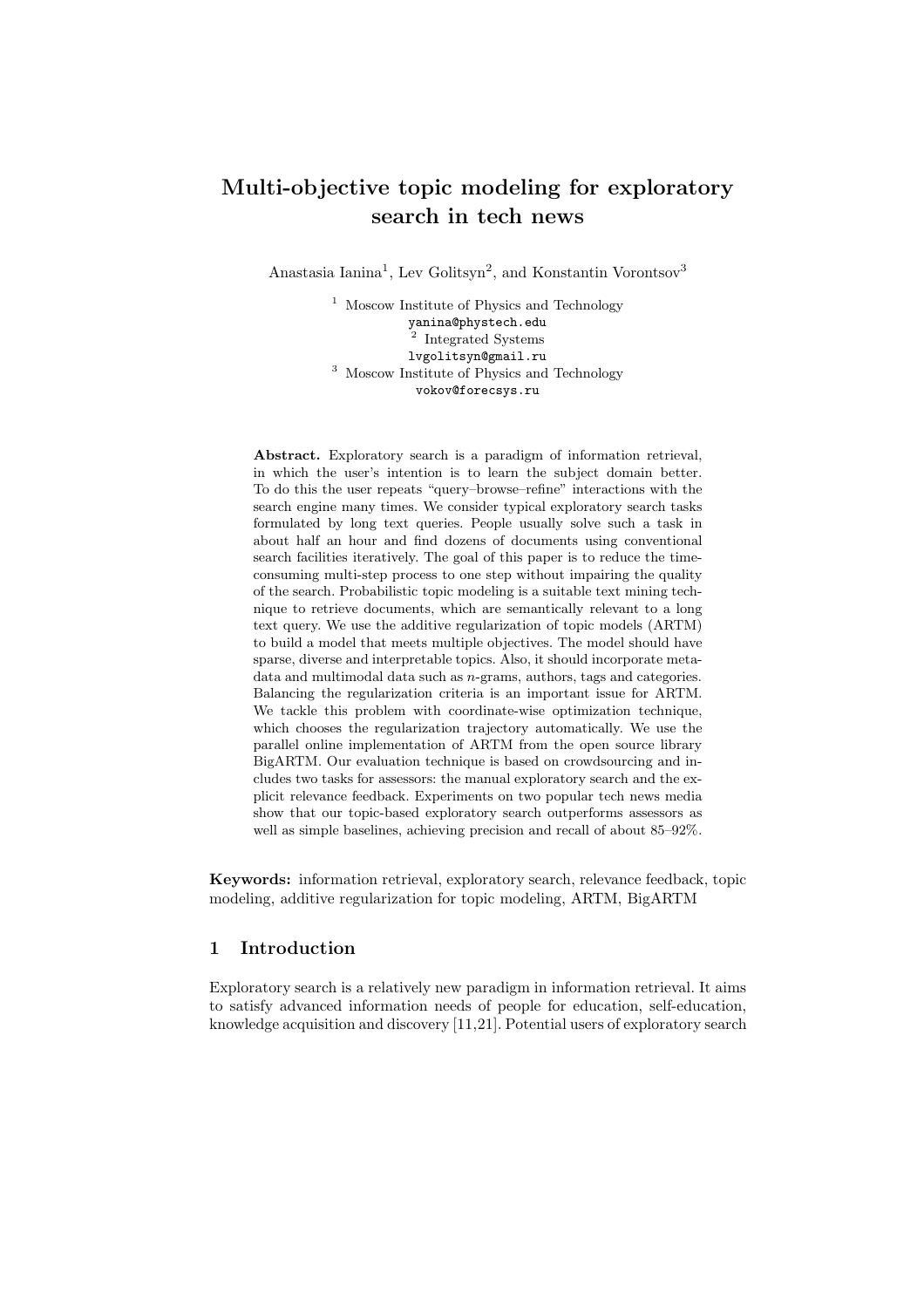are students, teachers, researchers and professionals. In knowledge society, the information needs of users increase constantly and become more and more complicated. This leads to the emergence of new search paradigms and tools.

In exploratory search, the user may not be familiar with the terminology and may assume that there are many correct answers. The user's search intent may be just learning the basics of the subject domain and defining the most important topics within it. In such cases it is difficult or even impossible to formulate an exact short query. The user of a conventional search system has to enter many queries iteratively, gradually learning the terminology and refining his or her knowledge and intentions. The iterative "query–browse–refine" process [21] may require a lot of time and experience. The alternative way is to indicate a broad search direction by a long text query, such as a whole document, a set of copy-pasted text fragments, or a document folder, and give the user a set of semantically similar documents. There are two obstacles along this way. The first one is in elaborating a semantic similarity measure appropriate for the purposes of exploratory search. The second one is in evaluating both precision and recall, which is a difficult task for human assessors. In order to address these challenges, we propose a topic-based approach to exploratory search and a three-stage model evaluation and selection technique based on crowdsourcing.

Topic modeling is often used for searching semantically similar documents [1, 20, 22] and has become more popular in exploratory search community in recent years [8, 12, 13, 15]. The probabilistic topic model reveals the latent thematic structure of a text collection. It determines each topic as a discrete probability distribution over words and then represents each document by a discrete probability distribution over topics [5,6,9]. The conventional full text search is usually based on the inverted index and looks for documents, which contain all the words from the query [10]. So, if the query is long, it's most likely that nothing will be found. Topic-based search overcomes this problem by using compact topic vector representations for the query and documents instead of their bag-of-words representations. This way, one can use the same mechanisms of indexing and ranking for searching topically similar documents, it's just that now topics take the place of words.

To be used in the exploratory search system, the topic model has to meet multiple requirements. Topics should be significantly different and well interpretable to capture semantics appropriately. Vector representations of documents should be highly sparse to make the inverted index as compressed as possible. The model should take into account the modalities of authors, time stamps, categories, tags, named entities etc. to get the most out of the available metainformation. We use a multi-objective approach called additive regularization of topic models (ARTM) [17] to satisfy all these requirements. ARTM learns models with desired properties by maximizing a weighted sum of the log-likelihood and additional regularization criteria. We use an effective parallel implementation of the expectation-maximization (EM) algorithm from open source project BigARTM.org [7]. Our experiments show that the combination of the above re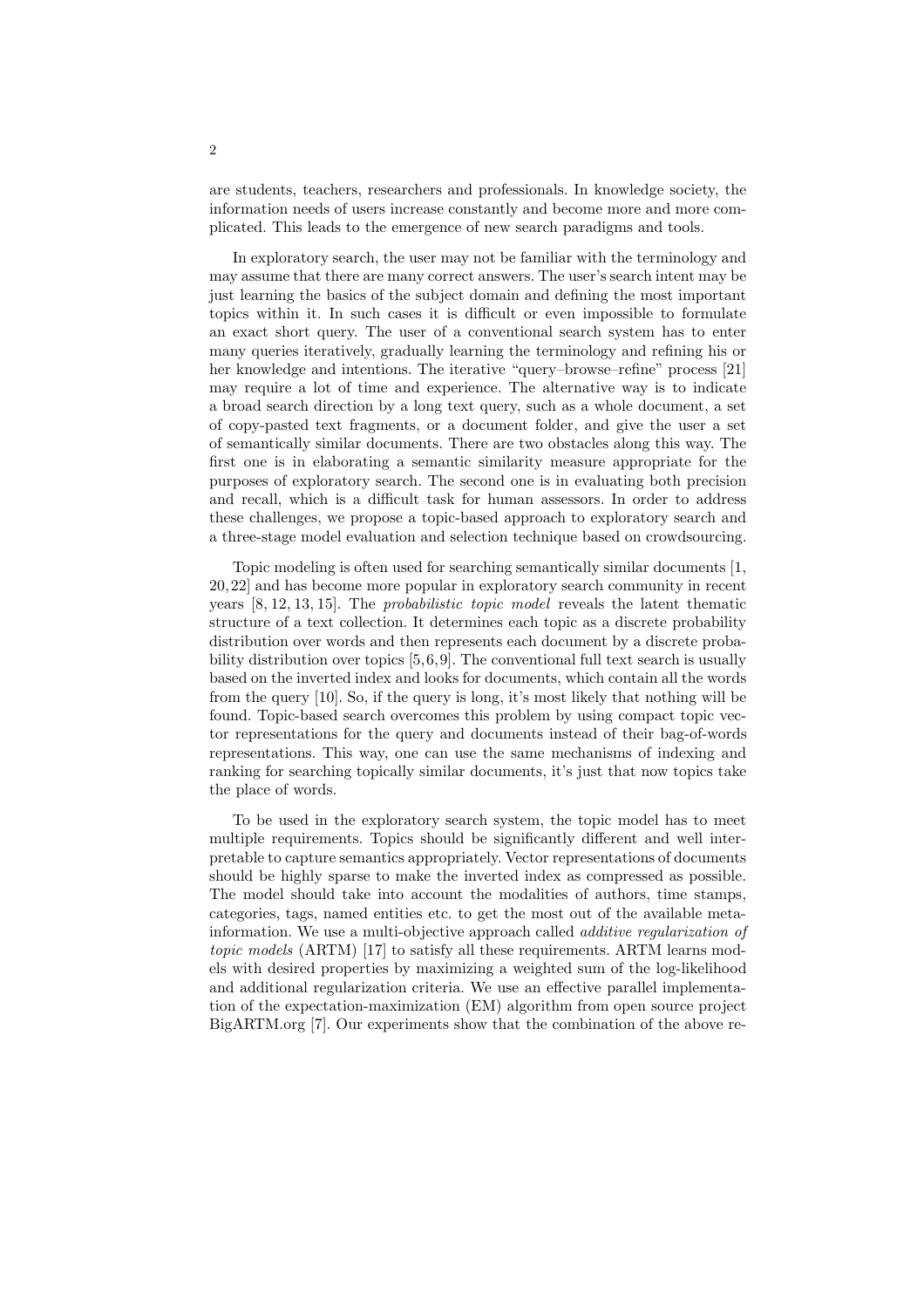quirements in a form of regularization criteria significantly improves not only the model itself, but also precision and recall of the exploratory search.

Two popular tech news media are used for the evaluation: techcrunch.com in English and habrahabr.ru in Russian. Our evaluation technique consists of three stages. At the first stage we ask assessors to find the documents relevant to the long-text queries using any search utilities of their choice. At the second stage we ask assessors to give explicit relevance feedback [4] for the topic-based search results on the same queries. At the third stage we join for each query all sets of relevant documents found at the previous stages. These enriched assessor data enables us to estimate precision and recall for new models. In addition, we get the opportunity to compare and select models without asking assessors.

Assessors spend about 30 minutes on average per a query. For this reason we afford to collect a limited amount of assessor data sufficient for model validation and selection. Learning the supervised topic model would require much more assessor data. However, this is not necessary, since the multi-objective unsupervised topic model already provides a high quality exploratory search.

The paper is organized as follows. In section 2 we introduce the ARTM framework and describe the strategy of choosing regularization coefficients. In section 3 we describe the evaluation technique for the topic-based exploratory search. In section 4 we reports the experimental results of comparing topic-based search with baselines. In section 5 we use assessor data for model selection. In section 6 we conclude that topic-based exploratory search is much faster than assessors' iterative search, having better recall and comparable precision.

### 2 Probabilistic topic modeling and additive regularization

Let us denote a finite set (collection) of texts by  $D$ , a finite set of topics by  $T$ , and a finite set of modalities by  $M$ . Here are some examples of modalities: words, bigrams, tags, categories, authors, etc. Each modality  $m \in M$  has a finite set (dictionary) of tokens  $W_m$ . Each document  $d \in D$  is a sequence of  $n_d$  tokens from  $W = \bigcup_{w} W_m$ . We accept the bag-of-words hypothesis and take into account how many times  $n_{dw}$  the token w appears in the document d.

Given the  $(n_{dw})_{D\times W_m}$  matrix, a probabilistic topic model finds its approximate matrix factorization by  $\Phi_m = (\phi_{wt}^m)_{W_m \times T}$  matrix of token probabilities for the topics and  $\Theta = (\theta_{td})_{T \times D}$  matrix of topic probabilities for the documents:

$$
\frac{n_{dw}}{n_d} \approx p(w \mid d) = \sum_{t \in T} p(w \mid t) p(t \mid d) = \sum_{t \in T} \phi_{wt} \theta_{td},
$$

where  $|T|$  is a user-defined number of topics in the model.

Usually, the problem of matrix factorization has infinitely many solutions. Additive regularization [17, 19] narrows the set of solutions by maximizing the weighted sum of modality log-likelihoods and regularizers  $R_i(\Phi, \Theta)$ :

$$
\sum_{m} \tau_m \sum_{d \in D} \sum_{w \in W_m} n_{dw} \ln \sum_{t \in T} \phi_{wt} \theta_{td} + \sum_{i=1}^r \tau_i R_i(\Phi, \Theta) \to \max_{\Phi, \Theta}
$$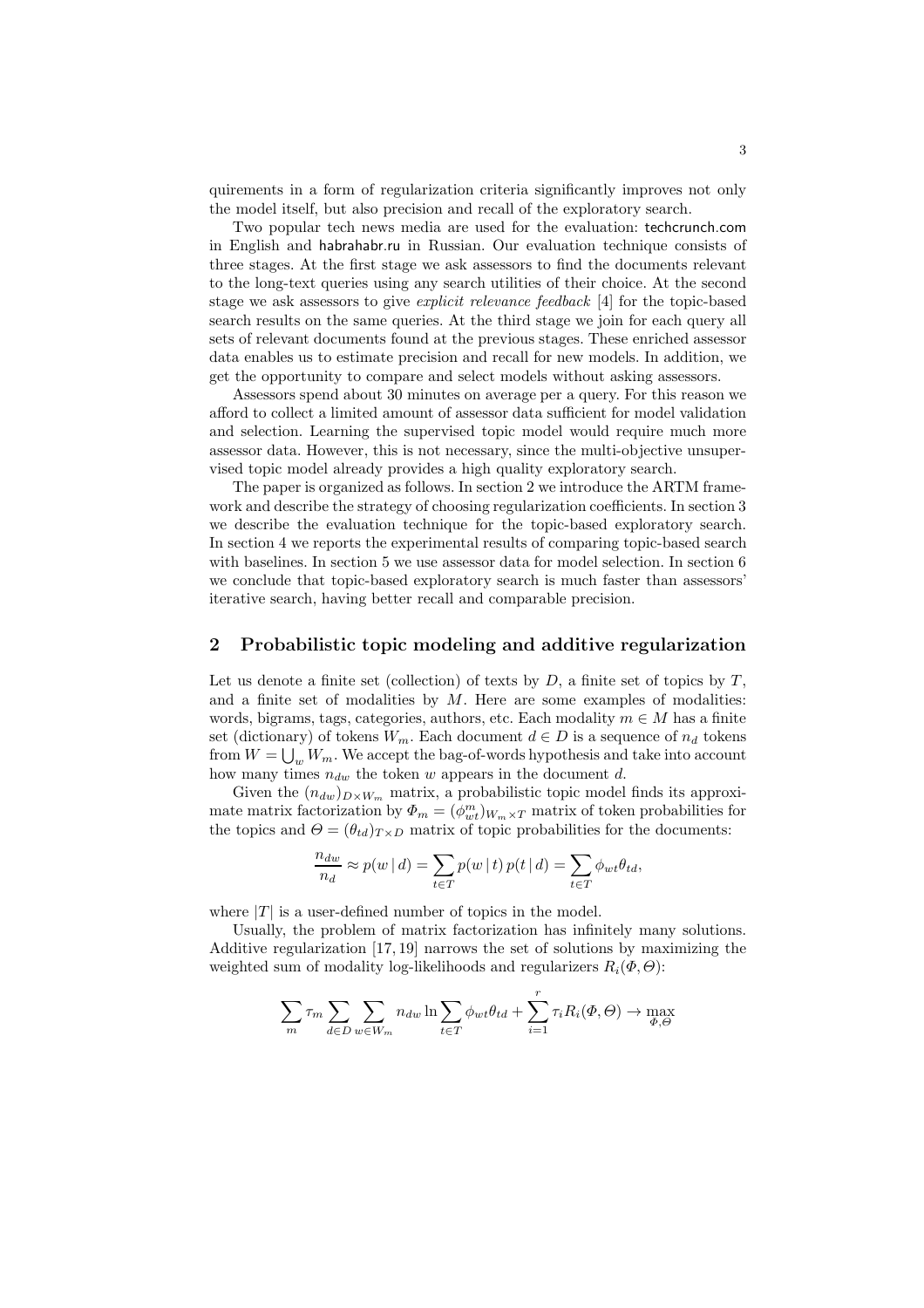under non-negativity and normalization constraints for all columns of  $\Phi_m$  and  $\Theta$ matrixes. This optimization problem can be solved using the EM-algorithm [17]. Many topic models can be considered as special cases of additive regularization (ARTM) with appropriate choice of regularizers [16, 17]. Regularization coefficients  $\tau_m$  and  $\tau_i$  are usually chosen empirically.

Probabilistic Latent Semantic Analysis (PLSA) [9] corresponds to the absence of regularization,  $R(\Phi, \Theta) = 0$ .

Latent Dirichlet Allocation (LDA) [6] corresponds to the *smoothing* regularizer, which minimizes the cross-entropy between columns  $\phi_t$  and a fixed distribution  $\beta = (\beta_w : w \in W)$  as well as the cross-entropy between columns  $\theta_d$  and a fixed distribution  $\boldsymbol{\alpha} = (\alpha_t : t \in T)$ :

$$
R(\Phi, \Theta) = \beta_0 \sum_{t \in T} \sum_{w \in W} \beta_w \ln \phi_{wt} + \alpha_0 \sum_{d \in D} \sum_{t \in T} \alpha_t \ln \theta_{td}, \tag{1}
$$

where positive vectors  $\beta_0 \beta$  and  $\alpha_0 \alpha$  are interpreted as hyperparameters of Dirichlet prior distributions in the Bayesian topic modeling framework. Scalars  $\beta_0$  and  $\alpha_0$  are interpreted as regularization coefficients in the ARTM framework. Choosing uniform distributions for  $\beta$  and  $\alpha$  corresponds to symmetric Dirichlet priors, which are often used in experiments with the LDA model.

The sparsing regularizer has the same form as in (1), but differs in that the coefficients  $\beta_0$  and  $\alpha_0$  are negative [17]. Sparsing maximizes the cross-entropy enforcing columns  $\phi_t$  and  $\theta_d$  to be as far as possible from distributions  $\beta$  and  $\alpha$ respectively. This regularizer can not be interpreted in terms of Dirichlet priors.

The *decorrelation regularizer* makes topics as different as possible by minimizing the sum of covariances between topic vectors  $\phi_t$ :

$$
R(\Phi) = -\sum_{t,s \in T} \sum_{w \in W} \phi_{wt} \phi_{ws}.
$$

Diversifying the term distributions of topics is known to make the resulting topics more interpretable [14]. Also, this regularizer stimulates sparsity and tends to group stop-words and common words into separate topics.

The combination of three regularizers above improves the interpretability of topics  $[2, 3, 17, 18]$ . In our experiments we also use the combination of three regularizers: decorrelation of term distributions in topics with the coefficient  $\tau$ , sparsing topic distributions in documents with the coefficient  $\alpha$ , smoothing term distributions in topics with the coefficient  $\beta$ .

We subsequently add regularizers to the model following empirical recommendations from [17]: decorrelation goes first, then smoothing and sparsing. Generally, the sequential strategy enables a regularizer to prepare data for the following ones or to compensate side-effects of the previous ones. In our case, decorrelation rotates topic vectors  $\phi_t$  to make them more distinct,  $\Phi$ -smoothing compensates for the excessive sparsing after decorrelation, and Θ-sparsing nullifies insignificant probabilities when the process is close to convergence.

For each regularizer we choose its regularization coefficient from a grid of values using multiple criteria. In our experiments we use the following criteria: perplexity,  $\Phi$ -sparsity, and  $\Theta$ -sparsity. We perform 8 iterations of the EM-algorithm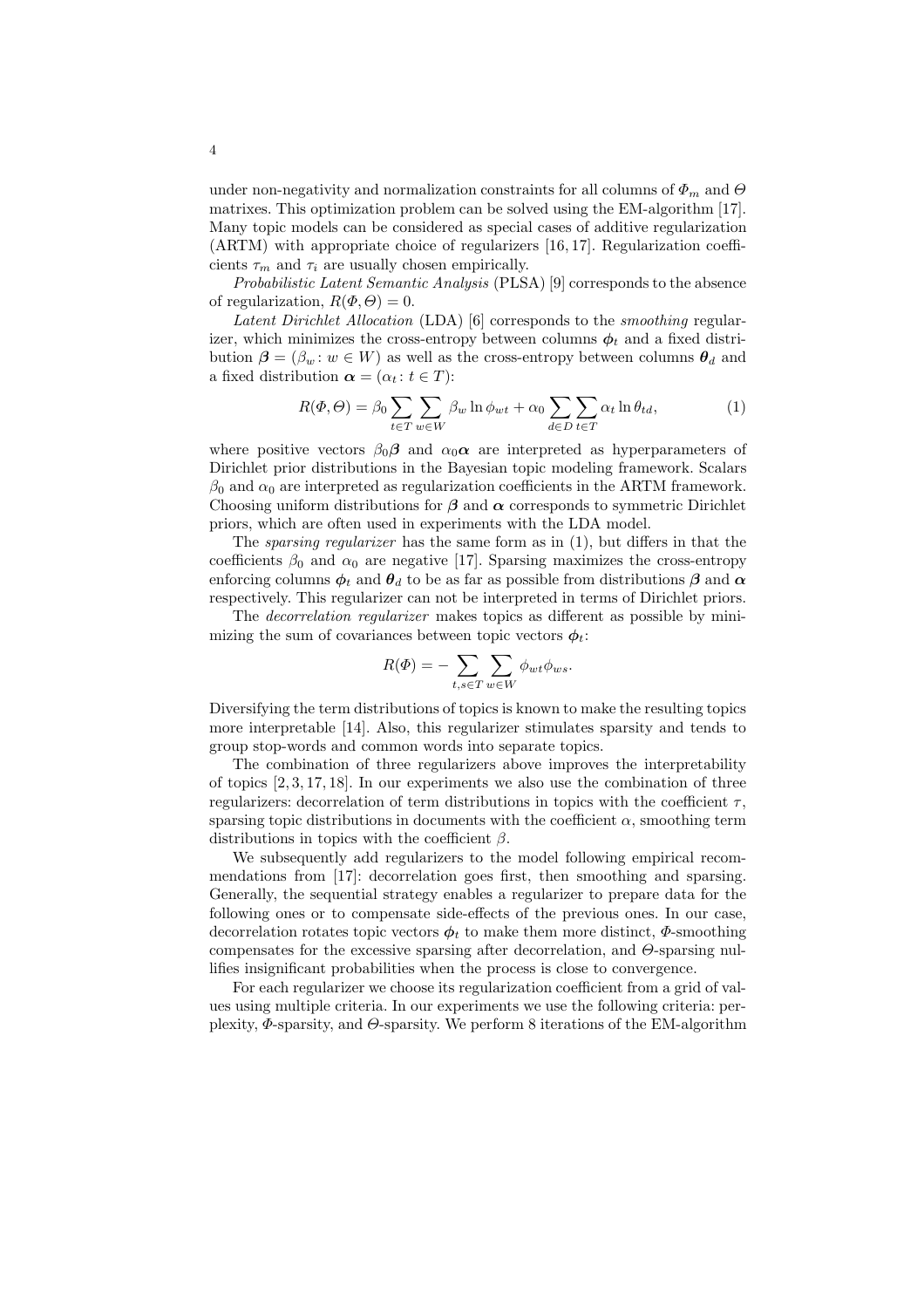

Fig. 1: Choosing regularization coefficients on Habrahabr collection. Perplexity, Θ and  $\Phi$  sparsity depending on iteration count.

for each value of each coefficient. Thus, every model is trained along its regularization trajectory, which consists of  $3 \cdot 8 = 24$  iterations. From all regularization trajectories we choose the one that yields an improvement in at least one of the criteria without a significant impairment in the others. So, our technique for tuning the regularization coefficients is a particular case of coordinate-wise optimization with grid search along each coordinate. An example of a regularization trajectory is shown in Fig. 1 for the Habrahabr collection.

The optimization of the regularization trajectory is fully automated for further model selection. In section 5 it will be used for the selection of the number of topics, the set of modalities, and the semantic similarity measure.

## 3 Topic-based exploratory search

An exploratory search query q is a long text, so we learn its topic vector  $\theta_a$  in the same way as it was done for the documents in the collection. Next, among topic vectors of documents  $\theta_d$ , we find k documents closest to the query and return them as a search result.

Similarity between queries and documents can be measured using cosine similarity, Euclidean distance, Manhattan distance, Hellinger distance, Kullback– Leibler divergence, or others. In section 5, we will empirically compare the search quality they yield.

For evaluating the results of topic-based exploratory search we simulate situations that analysts might encounter in practice when preparing reviews or digests of technical news. We form a set of long thematically focused text queries relevant to the collection (Fig. 2). On average, a query consists of roughly a single A4 page of text (Fig. 3). Each query is composed of fragments copy-pasted from texts both inside and outside the collection. The query should be sufficiently complete, so as to minimize discrepancies in its interpretation by different as-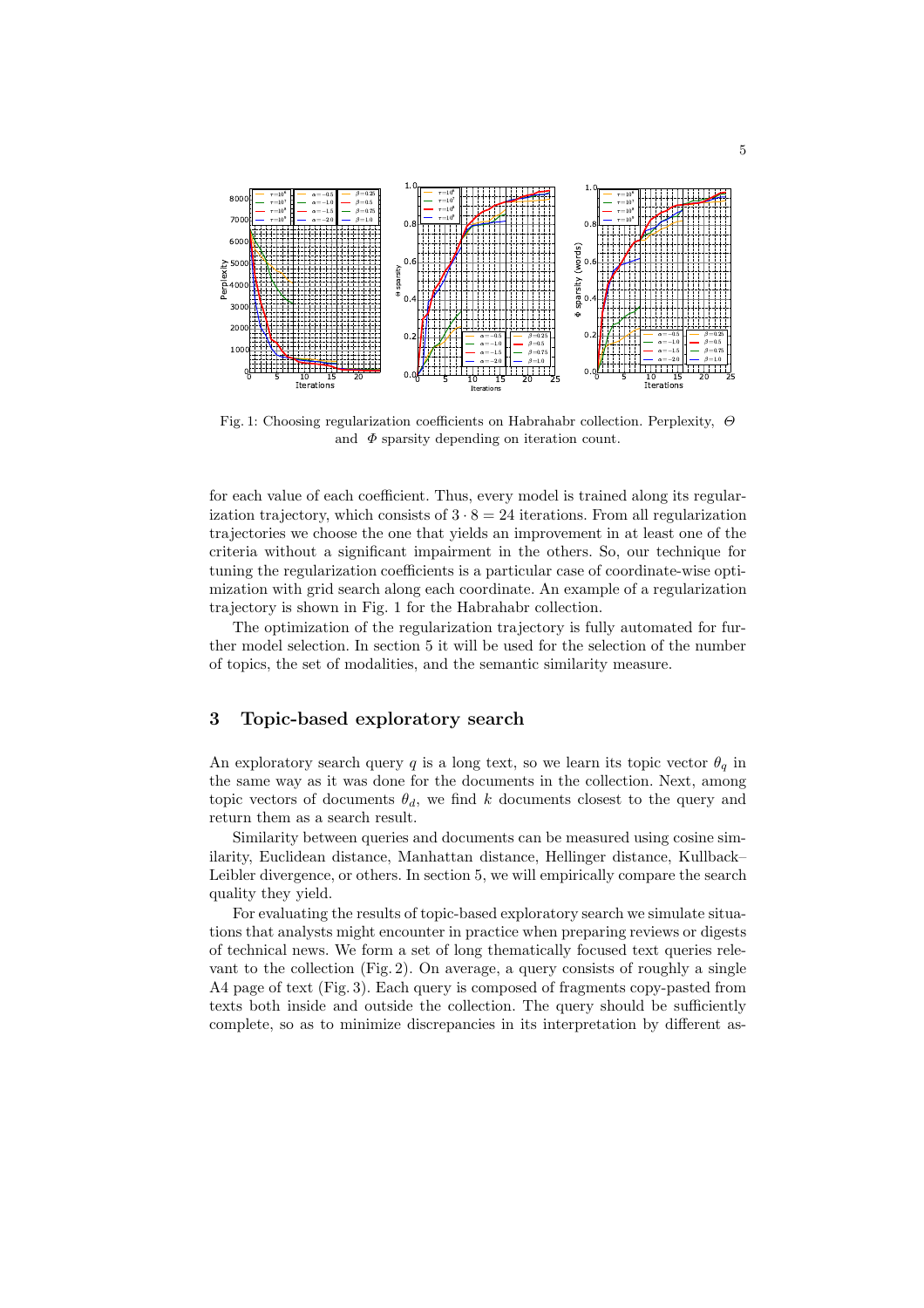| 3D-printers                                       | Internet of things                            |
|---------------------------------------------------|-----------------------------------------------|
| AB-testing in huge IT corporations                | Hadoop MapReduce                              |
| Algorithms for searching a minimal spanning tree  | Healthcare devices                            |
| New Amazon Kindle products                        | How to write a good CV                        |
| Apple product presentations                       | LogService (Facebook system for storing logs) |
| Best-known Y Combinator projects                  | Main educational sources for data scientists  |
| CERN-cluster                                      | MIT MediaLab research                         |
| Communication within employees in large companies | Online education                              |
| Cryptosystems with public keys                    | Self-driving cars                             |
| Daily planners (mobile applications)              | Seg2seg neural networks                       |

|  |  |  |  |  |  | Fig. 2: Examples of titles for 20 exploratory search queries |  |  |
|--|--|--|--|--|--|--------------------------------------------------------------|--|--|
|--|--|--|--|--|--|--------------------------------------------------------------|--|--|

#### Title: SpaceX Falcon Launch

SpaceX has successfully launched a Falcon 9 to orbit during its BulgariaSat-1 mission Friday. The launch reused a first stage booster first employed during an Iridium Communications mission in January of this year, after that Falcon 9 first stage was recovered and refurbished.

| Elon Musk has shared a new animation created by SpaceX to demonstrate the planned launch process for its       |
|----------------------------------------------------------------------------------------------------------------|
| Falcon Heavy rocket, which it hopes to test fly for the first time this coming November. The animation depicts |
| launch of the three-booster heavy rocket, separation of the first and second stages, and the return flight and |
| landing of the three booster cores used to get the rocket to space.                                            |
| SpaceX has completed the other key ingredient of its historic flight, recovering its Falcon 9 rocket via its   |

floating drone barge. This is a huge accomplishment because it already did this once before – with the same rocket, on the same barge, when it landed last year following a successful launch during a resupply mission to the International Space Station

The recovery of the Falcon 9 means that not only did SpaceX reuse its rocket with this launch – it can also potentially use it again, after more stress testing and evaluation.

Its hard to underscore the significance of this milestone, but theres still ample work to do: SpaceXs goal is to eventually be able to relaunch rockets within the same day, which is obviously a feat on a different scale.

Fig. 3: An example of an exploratory search query

sessors. On the other hand, the query should be short enough for an assessor to understand its essence quickly.

For each query we ask an assessor to perform two sequential tasks.

In the first task, an assessor is asked to find within the collection as many documents relevant to the query as possible. The assessor may use any search tools available: a built-in search line, hyperlinks, tags or categories, a conventional search system such as Google, Bing, Yandex etc. This task is rather creative, usually taking a person about half an hour to complete. The time taken to process a query is recorded.

In the second task, the assessor is asked to look through the list of documents retrieved by the topic-based search for the same query and mark each document as relevant or irrelevant. Thus, we get the explicit relevance feedback for the topic-based search.

Each query is processed by 3 assessors to reduce the variance of the result and to find more relevant documents.

For each query we measure the quality by two metrics: Precision  $@k$  and Recall $@k$ . Precision $@k$  is the fraction of relevant documents among the first  $k$  documents found. Recall@k is the fraction of found relevant documents among all the relevant documents. We take the average Precision $@k$  and Recall $@k$  over all queries and over all assessors to evaluate the topic search quality.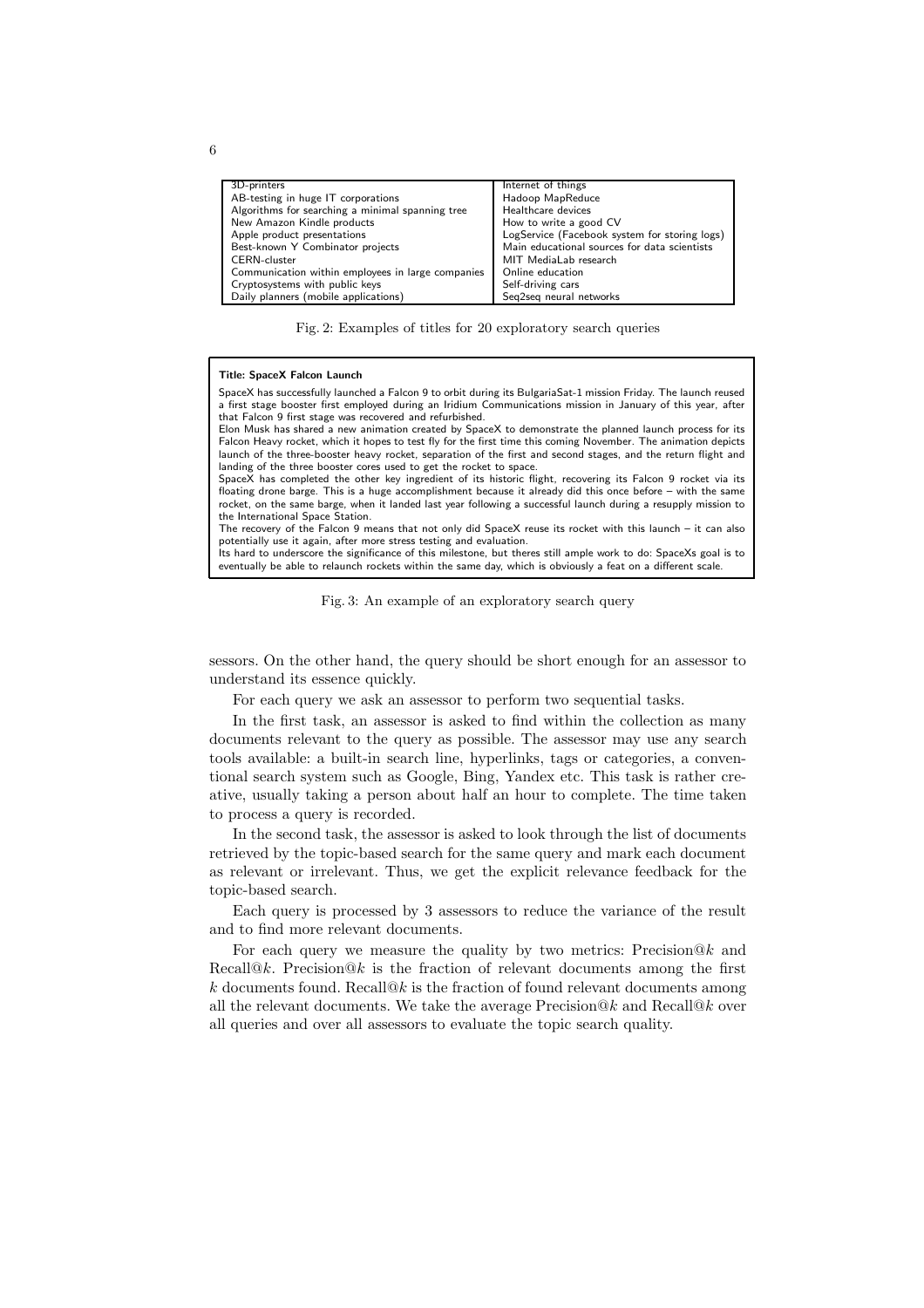The calculation of Recall requires knowing the set of all relevant documents for each query. We approximate this set by joining all the documents that were found by all assessors during the first task and all the documents that were found by topic-based search and confirmed by the majority of assessors as relevant during the second task. We also expanded the sets of relevant documents with the search results returned by baseline algorithms. However, this expansion has given very few relevant documents. From here we conclude that the obtained sets of relevant documents are close to being complete, and that they are suitable for comparing the search algorithms.

### 4 Experiments with topic-based search

Datasets. The experiments were conducted on two tech news collections  $\cdot$ TechCrunch.com in English and Habrahabr.ru in Russian. Text pre-processing included deleting punctuation, bringing the upper case letters down to the lower case and lemmatizing using the morphological analyzer pymorphy2.

The TechCrunch collection consists of 759324 articles. Articles contain tokens of four modalities: 11523 word unigrams, 1.2 mln. bigrams (the tail of rare bigrams was deleted), 605 authors and 184 categories.

The Habrahabr collection consists of 175143 articles. Articles contain tokens of six modalities: 10552 word unigrams, 742000 word bigrams, 524 authors, 10000 commentators (authors of comments to the articles), 2546 tags, 123 hubs (categories). We exclude 5 percent of the most frequent words in the collection.

Topic-based search vs. assessors. We applied the evaluation method described above to the Habrahabr and Techcrunch collections. For Habrahabr we constructed 100 queries by copying and merging fragments of text taken from sources outside Habrahabr such as other IT-oriented blogs, posts from stackoverflow.com, articles from ixbt.com, etc. The length of a query ranges from 93 to 455 words with the average of 262 words.

The experiment results for the Habrahabr collection are presented in Fig. 4. The points on the plot correspond to queries. We compare precision and recall of the search performed by the assessors with the topic-based search for the best of our models. On average, precision is a bit higher for assessors' search, whilst recall is higher for the topic-based search. The highest recall we got for the topic-based search is 1.0 for 26 queries out of 100. From the right chart in Fig. 4 it can be seen that there is no obvious dependence between the time spent by an assessor and the quality of the search. On average, it took assessors about 30 minutes to process a single query. The number of relevant articles ranges from 5 to 55, the average being 25.

The experiment for the TechCrunch collection is presented in Fig. 5. There were 100 queries and each of them was processed by 3 assessors. The length of the query ranges from 75 to 392 words, the average being 195 words. The average number of articles found by assessors per query is 32.

Thus, topic-based exploratory search obtains higher recall and produces the results significantly faster than human assessors. In some cases, topic-based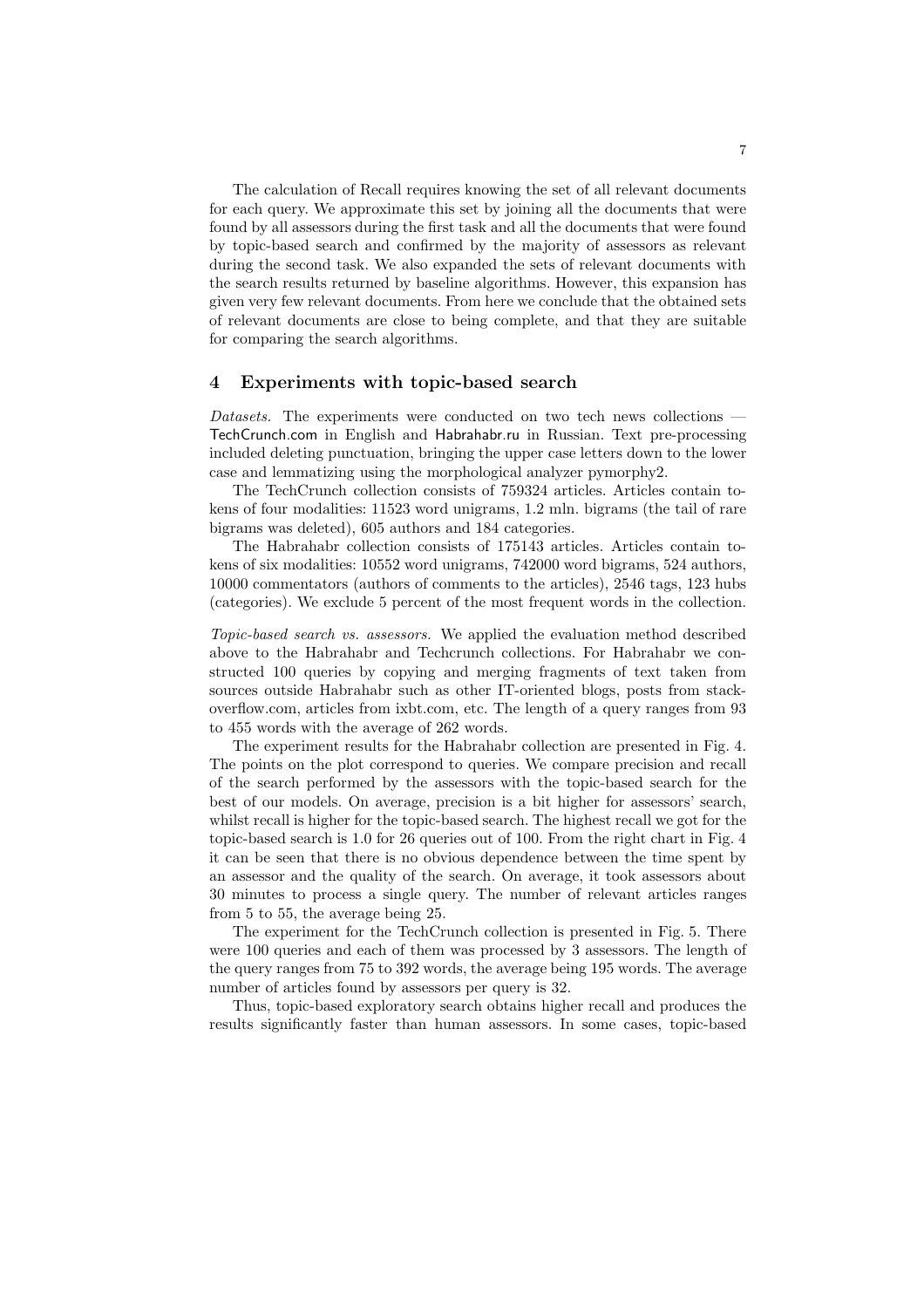

Fig. 4: The quality of assessors' and topic-based exploratory search (Habrahabr)



Fig. 5: The quality of assessors' and topic-based exploratory search (TechCrunch)

search finds relevant documents that all three assessors have missed during the first task.

The significance of the difference in precision/recall between assessors' search and topic-based search was tested using the Wilcoxon signed-rank test. For all tests the p-value was less than 0.01. From here we conclude that the dataset of 100 queries is sufficient to compare the search quality.

Topic-based search vs. baselines. We use a simple but strong full-text TF-IDF search as a first baseline. We apply lemmatization to Russian texts and stemming to English texts. Then we get TF-IDF vectors from documents and queries using a simple vectorizer from the sklearn library. As a search result, we return those k documents that have TF-IDF vectors closest to the query. The TF-IDF search is a strong competitor for the topic-based search because it uses full information from word-document frequency matrix, whilst the topic-based search uses the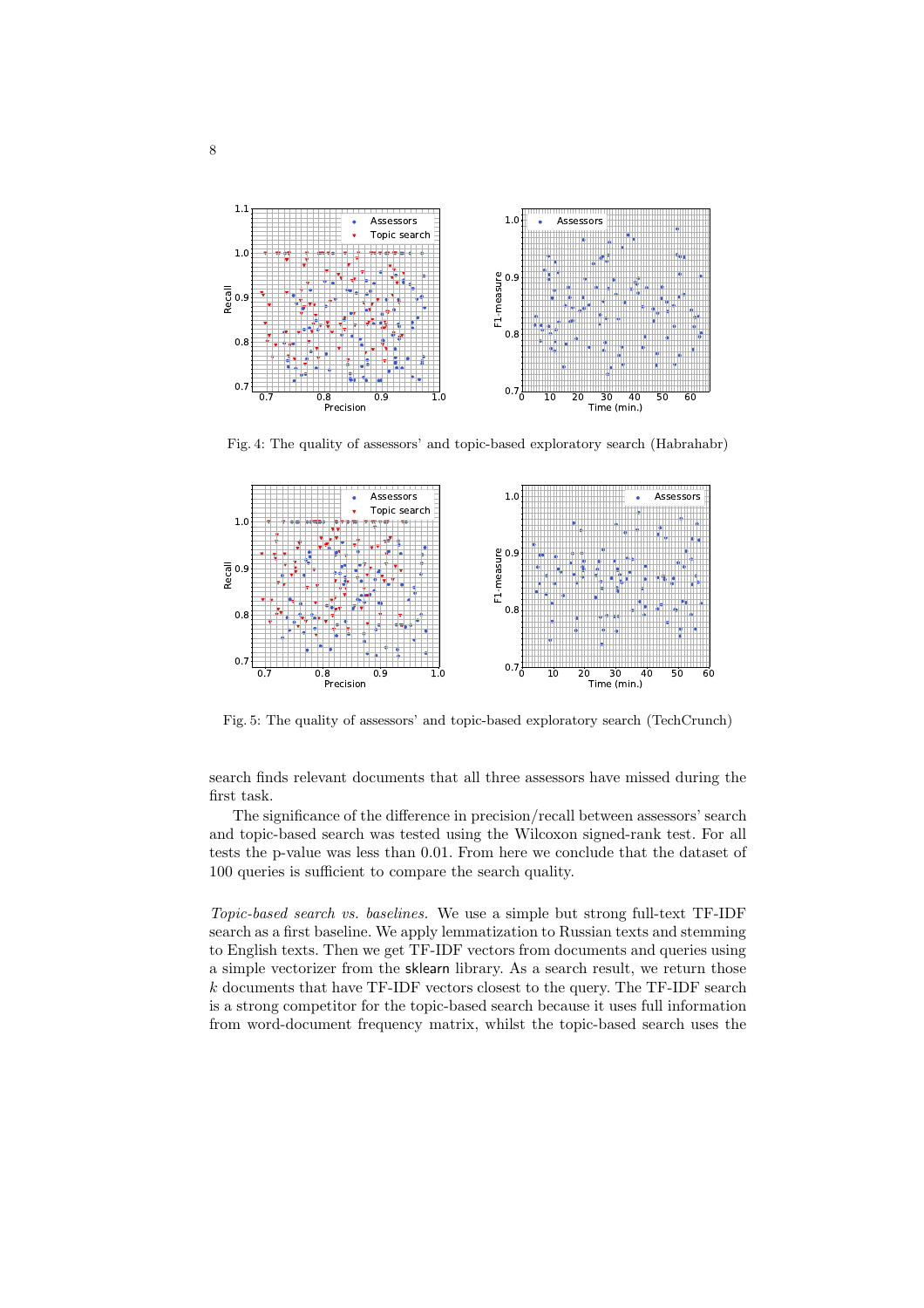

Fig. 6: Comparison of assessors' and topic-based search with regularization (ARTM) and baselines (TF-IDF, PLSA, LDA) for Habrahabr



Fig. 7: Comparison of assessors' and topic-based search with regularization (ARTM) and baselines (TF-IDF, PLSA, LDA) for TechCrunch

low-rank approximation of this matrix. To make the baseline even stronger we take into consideration not only words, but also tags and categories. According to Fig. 6 and Fig. 7, topic-based search gives better results in terms of precision and recall than the TF-IDF search. This fact confirms that the topic model gives a rich semantic representation of documents and queries.

Another advantage of the topic-based search in comparison to TF-IDF search is that the low-dimensional sparse topical representation of documents can be converted into a highly compressed inverted index. Hence, an effective topicbased search engine can be implemented at low cost.

Also we introduce two additional baselines based on PLSA and LDA topic models respectively. Experiments show that they both perform worse than the ARTM-based search, see Fig. 6 and Fig. 7.

The Wilcoxon signed-rank test test has confirmed that the differences between our search and the baselines are significant: p-values were less than 0.0004 in 48 tests for Precision@k, Recall@k,  $k \in \{5, 10, 15, 20\}$ , all three baselines, and both collections.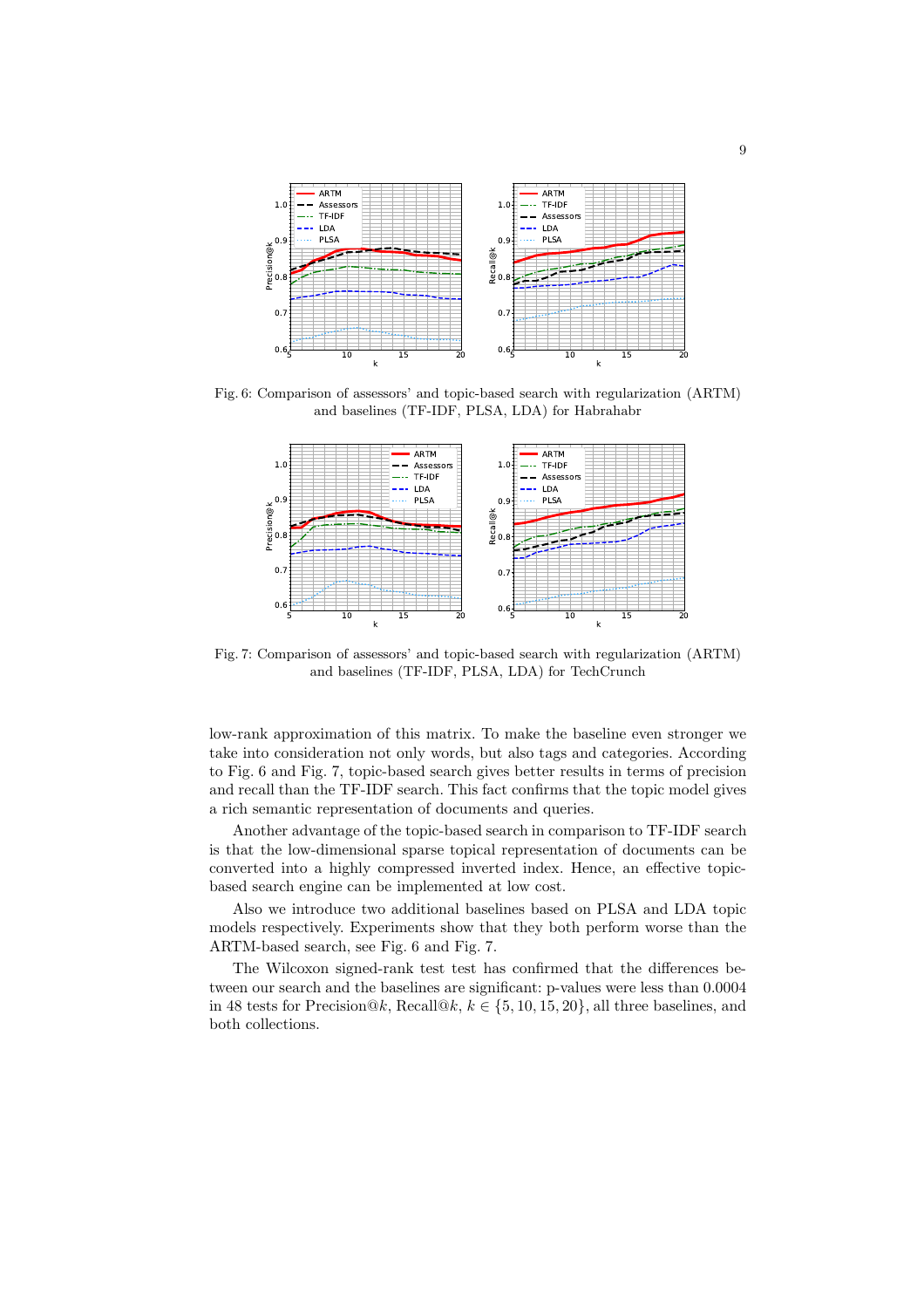|       |        |       | Habrahabr          |               | TechCrunch |       |       |               |  |
|-------|--------|-------|--------------------|---------------|------------|-------|-------|---------------|--|
|       | no reg | D     | $\mathrm{D}\Theta$ | $D\Theta\Phi$ | no reg     | D     | DΘ    | $D\Theta\Phi$ |  |
| Pr@5  | 0.628  | 0.748 | 0.771              | 0.810         | 0.652      | 0.775 | 0.779 | 0.819         |  |
| Pr@10 | 0.653  | 0.776 | 0.812              | 0.879         | 0.679      | 0.787 | 0.819 | 0.867         |  |
| Pr@15 | 0.642  | 0.765 | 0.792              | 0.868         | 0.669      | 0.773 | 0.798 | 0.833         |  |
| Pr@20 | 0.643  | 0.759 | 0.783              | 0.847         | 0.673      | 0.777 | 0.792 | 0.825         |  |
| R@5   | 0.692  | 0.784 | 0.805              | 0.840         | 0.673      | 0.812 | 0.812 | 0.835         |  |
| R@10  | 0.714  | 0.814 | 0.834              | 0.870         | 0.685      | 0.821 | 0.845 | 0.868         |  |
| R@15  | 0.725  | 0.835 | 0.867              | 0.891         | 0.712      | 0.859 | 0.869 | 0.890         |  |
| R@20  | 0.735  | 0.862 | 0.891              | 0.925         | 0.723      | 0.882 | 0.895 | 0.919         |  |

Table 1: Topic-based search with different sets of regularizers: Decorrelation,  $\Theta$ -sparsing,  $\Phi$ -smoothing

Table 2: Topic-based search with different similarity measures: Euclidean, Cosine, Manhattan, Hellinger, Kullback-Leibler

|       |       |                           | Habrahabr   |    |             | TechCrunch |                                                                                 |    |             |    |  |
|-------|-------|---------------------------|-------------|----|-------------|------------|---------------------------------------------------------------------------------|----|-------------|----|--|
|       | Eu    | <b>COS</b>                | Ma          | He | KL.         | Eu         | cos                                                                             | Ma | He          | KL |  |
| Pr@5  | 0.612 | $\,0.810\,$               | 0.682 0.709 |    |             |            | $0.721$ 10.635 0.819 0.673                                                      |    | 0.732 0.715 |    |  |
| Pr@10 | 0.657 | 0.879                     | 0.697       |    |             |            | $0.735$ $0.749$ $0.665$ $0.867$ $0.683$ $0.752$ $0.732$                         |    |             |    |  |
| Pr@15 | 0.627 | 0.868 $0.635$ 0.727 0.711 |             |    |             |            | $0.643$ 0.833 0.642 0.742 0.724                                                 |    |             |    |  |
| Pr@20 |       |                           |             |    |             |            | $0.619$ $0.847$ $0.627$ $0.728$ $0.707$ $0.638$ $0.825$ $0.638$ $0.729$ $0.708$ |    |             |    |  |
| R@5   |       |                           |             |    |             |            | $0.672$ $0.840$ $0.692$ $0.721$ $0.803$ $0.658$ $0.835$ $0.669$                 |    | 0.733 0.775 |    |  |
| R@10  |       | $0.682$ 0.870             | 0.707       |    |             |            | $0.775$ $0.856$ $0.671$ $0.868$ $0.682$                                         |    | 0.753 0.787 |    |  |
| R@15  | 0.705 | 0.891                     | 0.725       |    | 0.791 0.878 |            | $0.715$ 0.890 0.708                                                             |    | 0.785 0.809 |    |  |
| R@20  | 0.703 |                           |             |    |             |            | 0.925 0.732 0.812 0.888 0.712 0.919 0.715 0.808 0.812                           |    |             |    |  |

The importance of regularizers. To show that each regularizer is important and significantly improves the search quality we carry out one more experiment. Table 1 shows that the decorrelation regularizer contributes the most to the search quality, but the other regularizers are also necessary. The model with no regularization gives the worst result.

# 5 Model parameters optimization

Sets of relevant documents found by assessors for every query allow us to evaluate new topic models or new search algorithms without any additional assessment. Below we describe three experiments in which three hyperparameters were selected alternately (the similarity measure, the set of modalities, and the number of topics), while the other two were fixed to be optimal.

Table 2 shows that cosine similarity is the best similarity measure between query and document topic vectors. The topic model used in this experiment has the optimal number of topics and the full set of modalities.

Table 3 shows that the use of all modalities together improves both recall and precision of the search. Terms and tags contribute the most. Models with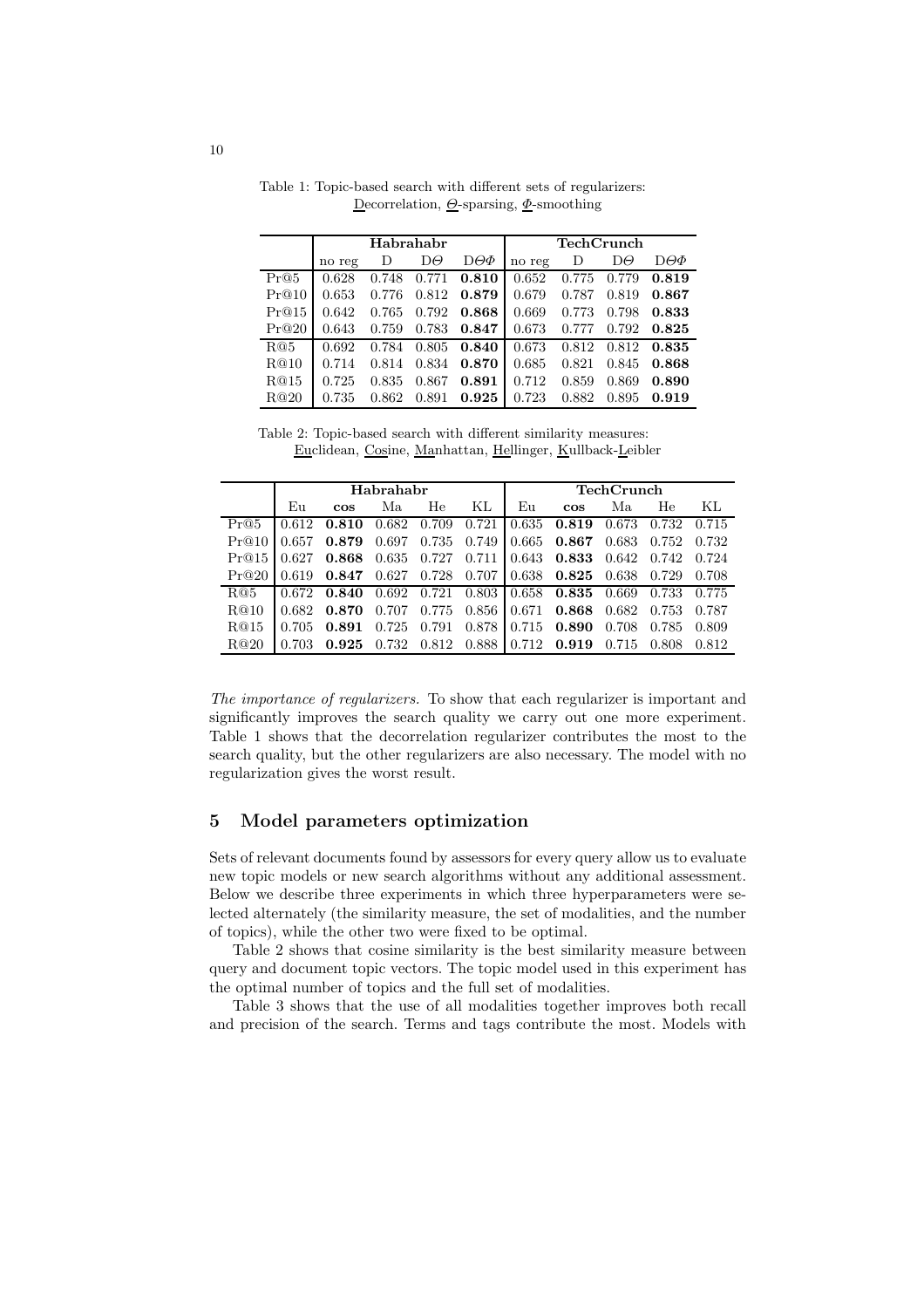Table 3: Topic-based search using different modalities Habrahabr: Assessors, Words, Bigrams, Comments, Tags, Hubs, Authors TechCrunch: Assessors, Words, Bigrams, Authors, Categories

|       | Habrahabr |   |  |     |                                                                                                                   |  |  | <b>TechCrunch</b> |               |     |         |  |  |
|-------|-----------|---|--|-----|-------------------------------------------------------------------------------------------------------------------|--|--|-------------------|---------------|-----|---------|--|--|
|       | As        | W |  | WB. | WBTH <b>All</b> As W                                                                                              |  |  |                   | $\mathcal{C}$ | WB. | WBC All |  |  |
| Pr@5  |           |   |  |     | $[0.821 \ 0.612 \ 0.549 \ 0.654 \ 0.737 \ 0.810] 0.822 \ 0.711 \ 0.557 \ 0.767 \ 0.808 \ 0.819$                   |  |  |                   |               |     |         |  |  |
|       |           |   |  |     | $Pr@10 0.8690.6350.5680.7010.7520.879 0.8510.7210.5810.7830.8180.867$                                             |  |  |                   |               |     |         |  |  |
|       |           |   |  |     | $Pr@15 0.875 0.625 0.532 0.685 0.682$ 0.868 0.835 0.733 0.594 0.793 0.833 0.833                                   |  |  |                   |               |     |         |  |  |
|       |           |   |  |     | $Pr@20 0.863 0.616 0.533 0.682 0.687 0.847 0.813 0.727 0.566 0.772 0.822 0.825$                                   |  |  |                   |               |     |         |  |  |
| R@5   |           |   |  |     | $\begin{bmatrix} 0.780 & 0.722 & 0.636 & 0.797 & 0.827 & 0.840 \end{bmatrix}$ 0.762 0.752 0.657 0.775 0.825 0.835 |  |  |                   |               |     |         |  |  |
| R@10  |           |   |  |     | $[0.817, 0.744, 0.648, 0.812, 0.875, 0.870]$ 0.792 0.776 0.669 0.808 0.855 0.868                                  |  |  |                   |               |     |         |  |  |
| R.@15 |           |   |  |     | $(0.850, 0.778, 0.677, 0.842, 0.893, 0.891)$ $(0.835, 0.782, 0.684, 0.825, 0.877, 0.890)$                         |  |  |                   |               |     |         |  |  |
| R@20  |           |   |  |     | $(0.873, 0.803, 0.685, 0.852, 0.898, 0.92510.867, 0.825, 0.702, 0.837, 0.901, 0.919)$                             |  |  |                   |               |     |         |  |  |

| Table 4: Topic-based search using a different number of topics |  |  |  |
|----------------------------------------------------------------|--|--|--|
|                                                                |  |  |  |

|                                                                                 | Habrahabr |     |     |     |     |                                                                                                                                                                                                                                                                                                                                                 | <b>TechCrunch</b> |     |     |     |     |     |
|---------------------------------------------------------------------------------|-----------|-----|-----|-----|-----|-------------------------------------------------------------------------------------------------------------------------------------------------------------------------------------------------------------------------------------------------------------------------------------------------------------------------------------------------|-------------------|-----|-----|-----|-----|-----|
|                                                                                 | As        | 100 | 150 | 200 | 250 | 400                                                                                                                                                                                                                                                                                                                                             | As                | 350 | 400 | 450 | 475 | 500 |
| Pr@5                                                                            |           |     |     |     |     | $0.821$ $0.662$ $0.721$ $0.810$ $0.761$ $0.693$ $0.822$ $0.653$ $0.725$ $0.752$ $0.819$ $0.777$                                                                                                                                                                                                                                                 |                   |     |     |     |     |     |
| $Pr@10 0.869 0.761 0.812 0.879 0.825 0.673 0.851 0.663 0.732 0.762 0.867 0.811$ |           |     |     |     |     |                                                                                                                                                                                                                                                                                                                                                 |                   |     |     |     |     |     |
| $Pr@15 0.875 0.733 0.795 0.868 0.791 0.651 0.835 0.682 0.743 0.787 0.833 0.793$ |           |     |     |     |     |                                                                                                                                                                                                                                                                                                                                                 |                   |     |     |     |     |     |
| $Pr@20 0.863 0.724 0.795 0.847 0.792 0.642 0.813 0.650 0.743 0.773 0.825 0.793$ |           |     |     |     |     |                                                                                                                                                                                                                                                                                                                                                 |                   |     |     |     |     |     |
| R@5                                                                             |           |     |     |     |     | $\lfloor 0.780 \cdot 0.732 \cdot 0.807 \cdot 0.840 \cdot 0.821 \cdot 0.721 \cdot \lfloor 0.762 \cdot 0.731 \cdot 0.762 \cdot 0.793 \cdot 0.835 \cdot 0.817 \cdot 0.002 \cdot 0.002 \cdot 0.002 \cdot 0.002 \cdot 0.002 \cdot 0.002 \cdot 0.002 \cdot 0.002 \cdot 0.002 \cdot 0.002 \cdot 0.002 \cdot 0.002 \cdot 0.002 \cdot 0.002 \cdot 0.002$ |                   |     |     |     |     |     |
| R@10                                                                            |           |     |     |     |     | $[0.817 \t0.771 \t0.843 \t0.870 \t0.851 \t0.751 \t0.792 \t0.763 \t0.793 \t0.812 \t0.868 \t0.855$                                                                                                                                                                                                                                                |                   |     |     |     |     |     |
| R@15                                                                            |           |     |     |     |     | $0.850$ $0.824$ $0.895$ $0.891$ $0.871$ $0.773$ $0.835$ $0.782$ $0.807$ $0.855$ $0.890$ $0.882$                                                                                                                                                                                                                                                 |                   |     |     |     |     |     |
| R.@20                                                                           |           |     |     |     |     | $0.873$ $0.857$ $0.905$ $0.925$ $0.892$ $0.771$ $0.867$ $0.792$ $0.823$ $0.862$ $0.919$ $0.903$                                                                                                                                                                                                                                                 |                   |     |     |     |     |     |

only one modality show the worst results. All the models used in this experiment have the optimal number of topics.

Table 4 shows that an optimal number of topics  $|T|$  for the model having the full set of modalities equals 200 for Habrahabr, 475 for TechCrunch.

The whole set of experiments shows that the optimal number of topics stays the same for all similarity measures, and the optimal set of modalities stays the same for all similarity measures and all values of  $|T|$ .

# 6 Conclusions

In this paper, we propose an additively regularized topic model for exploratory search of relevant documents by long text queries. We show that the combination of decorrelation, sparsing and smoothing regularizers originally designed to improve the model interpretability also improves the search quality. We also confirm that the model should incorporate all available meta-data and modalities, such as bigrams, authors, tags, and categories.

For evaluating both precision and recall of the search we use an empirical technique based on human assessments. We achieve high quality results on real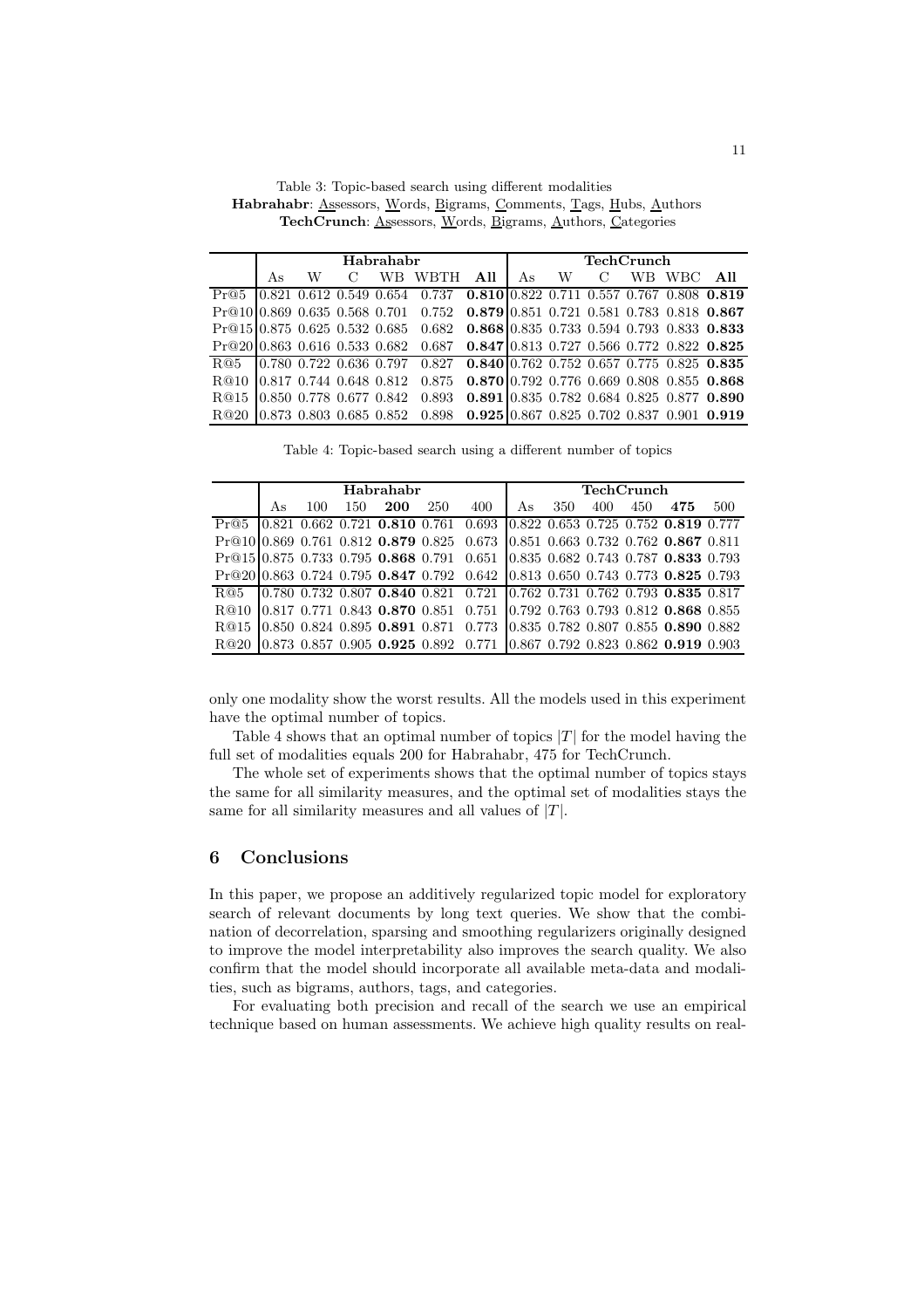istic tasks of exploratory search in tech news. It seems that this level of quality would be enough for applications, such as automation of writing reviews and information consolidation. The topic-based search instantly performs the work that people typically complete in about 30 minutes. Another advantage of topicbased search over conventional full-text search is in reduction of the size of the inverted index, which enables an effective and low-cost implementation.

Acknowledgements. The work was supported by the Government of the Russian Federation (agreement 05.Y09.21.0018), the Ministry of Education and Science of the Russian Federation (project RFMEFI57915X0117), and the Russian Foundation for Basic Research (grants 17-07-01536, 16-37-00498). We are thankful to Maria Veretennikova for her help.

### References

- [1] Andrzejewski, D., Buttler, D.: Latent topic feedback for information retrieval. In: Proceedings of the 17th ACM SIGKDD International Conference on Knowledge Discovery and Data Mining. pp. 600–608. KDD '11 (2011)
- [2] Apishev, M., Koltcov, S., Koltsova, O., Nikolenko, S., Vorontsov, K.: Additive regularization for topic modeling in sociological studies of user-generated text content. In: MICAI 2016, 15th Mexican International Conference on Artificial Intelligence. vol. 10061, pp. 166–181. Springer, Lecture Notes in Artificial Intelligence (2016)
- [3] Apishev, M., Koltcov, S., Koltsova, O., Nikolenko, S., Vorontsov, K.: Mining ethnic content online with additively regularized topic models. Computacion y Sistemas 20(3), 387–403 (2016)
- [4] Baeza-Yates, R., Ribeiro-Neto, B.: Modern Information Retrieval: The Concepts and Technology behind Search (2nd Edition) (ACM Press Books). Addison-Wesley Professional (2011)
- [5] Blei, D.M.: Probabilistic topic models. Communications of the ACM 55(4), 77–84 (2012)
- [6] Blei, D.M., Ng, A.Y., Jordan, M.I.: Latent Dirichlet allocation. Journal of Machine Learning Research 3, 993–1022 (2003)
- [7] Frei, O., Apishev, M.: Parallel non-blocking deterministic algorithm for online topic modeling. In: AIST'2016, Analysis of Images, Social networks and Texts. vol. 661, pp. 132–144. Springer International Publishing Switzerland, Communications in Computer and Information Science (CCIS) (2016)
- [8] Grant, C.E., George, C.P., Kanjilal, V., Nirkhiwale, S., Wilson, J.N., Wang, D.Z.: A topic-based search, visualization, and exploration system. In: FLAIRS Conference. pp. 43–48. AAAI Press (2015)
- [9] Hofmann, T.: Probabilistic latent semantic indexing. In: Proceedings of the 22nd annual international ACM SIGIR conference on Research and development in information retrieval. pp. 50–57. ACM, New York, NY, USA (1999)
- [10] Manning, C.D., Raghavan, P., Schütze, H.: Introduction to Information Retrieval. Cambridge University Press, New York, NY, USA (2008)
- [11] Marchionini, G.: Exploratory search: From finding to understanding. Commun. ACM 49(4), 41–46 (2006)